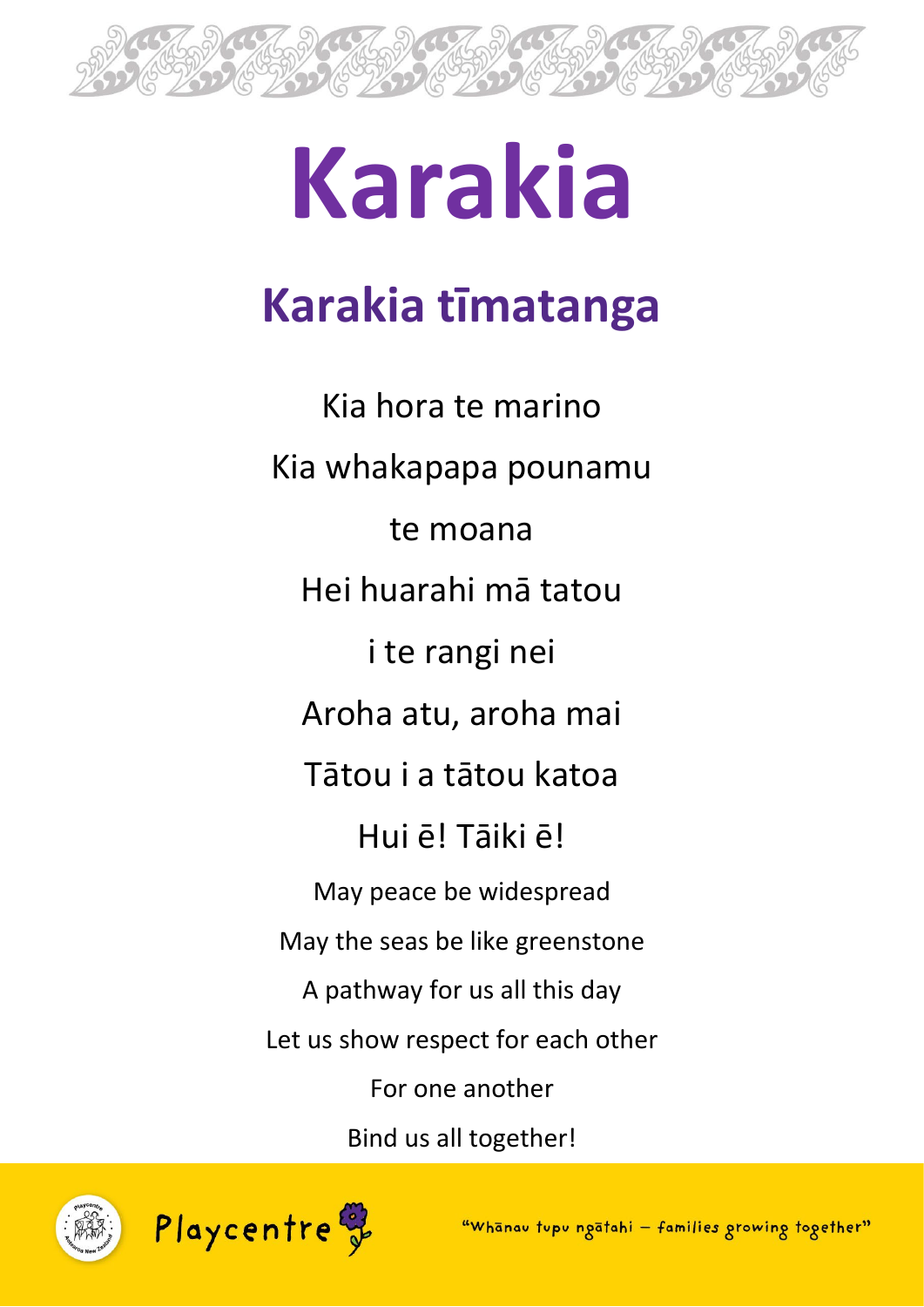

Tukua te wairua Kia rere ki ngā taumata Hei ārahi i ā tātou mahi Me tā tātou whai i ngā tikanga a rātou mā Kia mau, kia ita Kia kore ai e ngaro Kia pupuri, kia whakamaua Kia tina! Hui ē! Tāiki ē!

Allow your spirit to exercise its potential To guide us in our work And in our pursuit of our ancestral traditions Ensure it is never lost Hold fast Secure it! Draw together! Affirm!



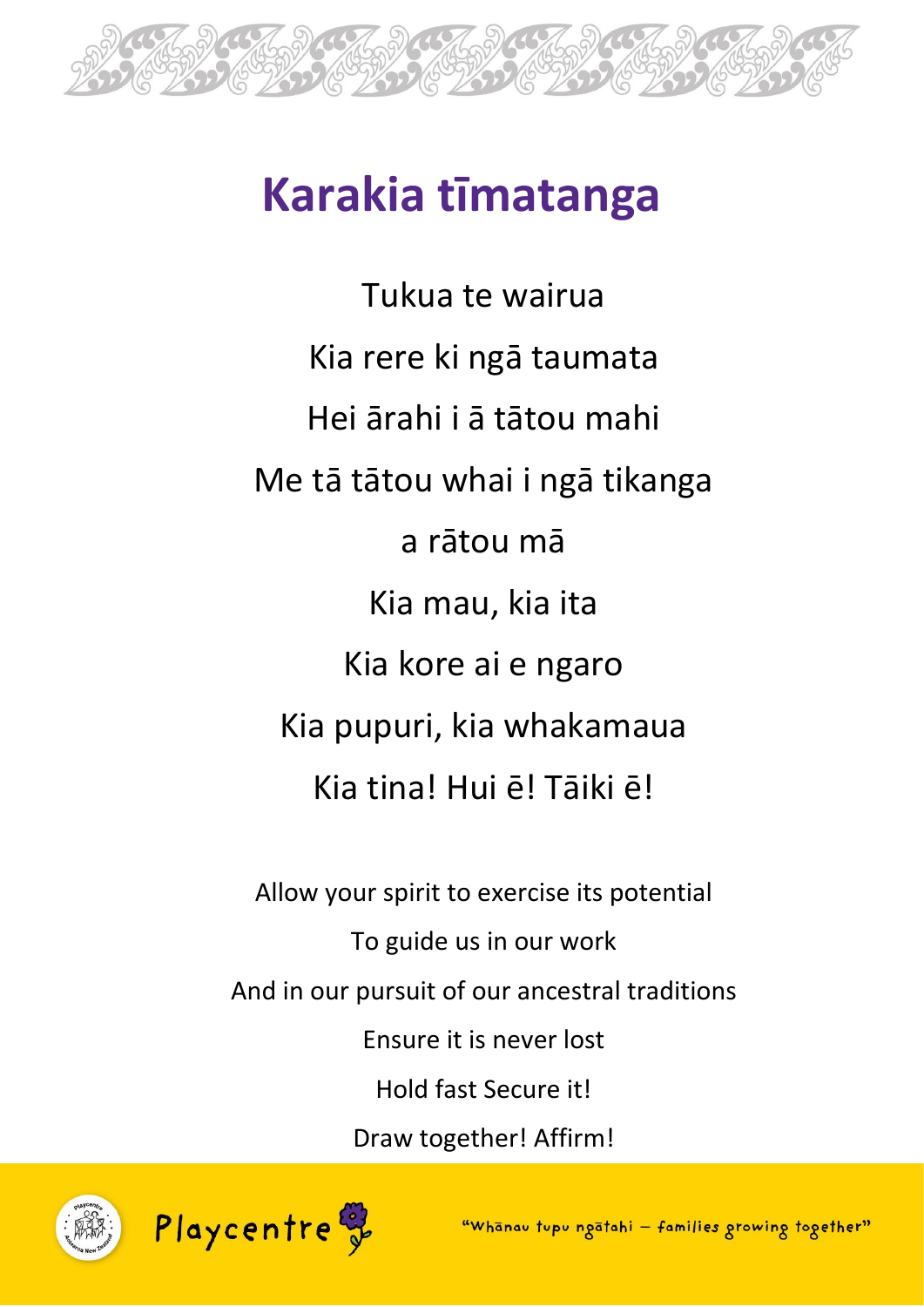

Whiti ora ki te wheiao Ki te ao mārama Whiti ki runga Whiti ki raro E ngungu ki te pōhatu E ngungu ki te rākau Tītaha ki tēnei taha Tītaha ki tēnā taha Tihei mauri ora

Cross over to life in the changing world In the world of light and understanding Cross upwards, cross downwards Turn to the rock Turn to the tree Leaning to this side Leaning to that side Behold there is life



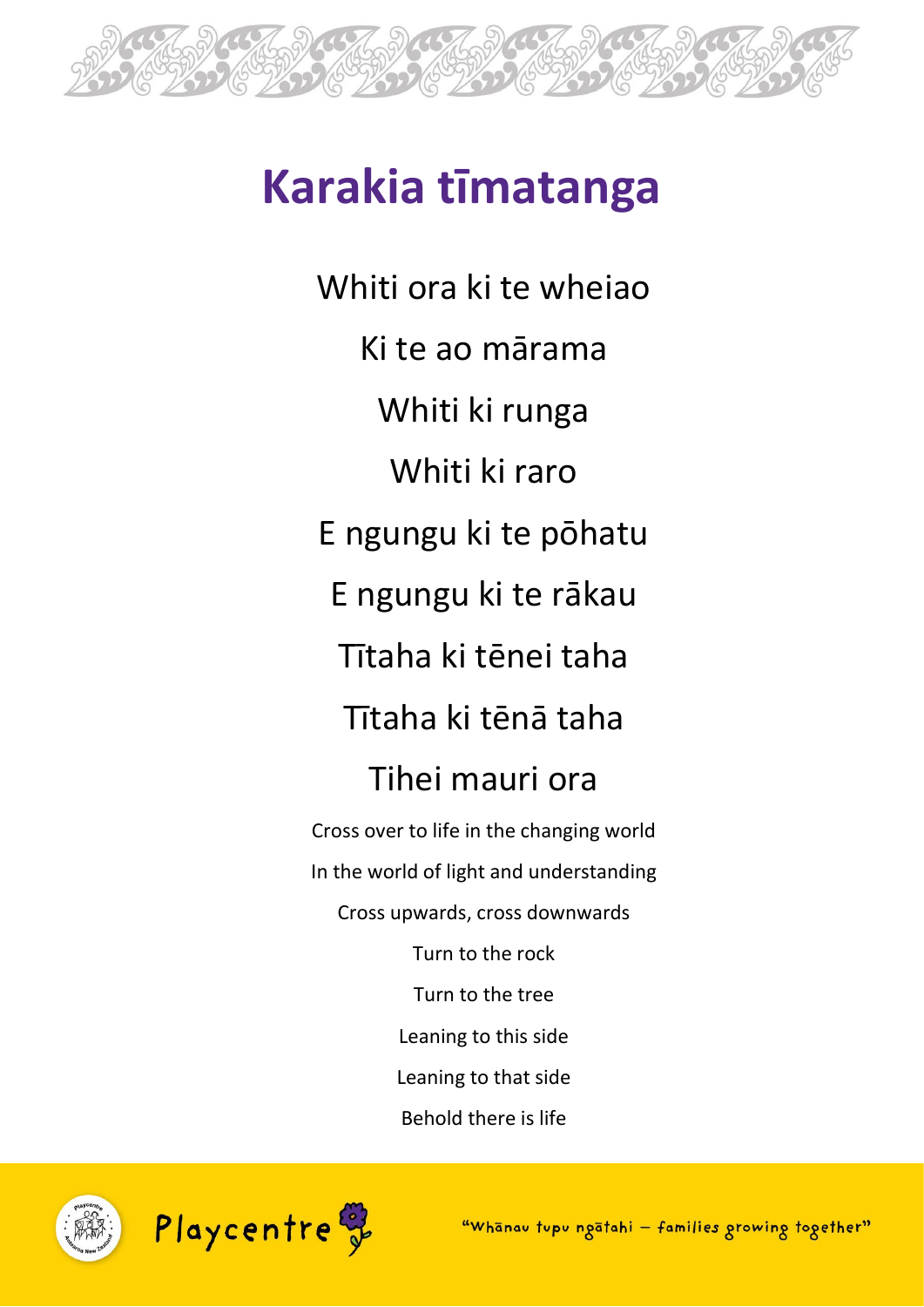

Tīkina atu ko te mauri Ko te mauri manawa Ko te mauri here Ko te mauri ora Haumi ē, hui ē, tāiki e

Together we seek out vitality The vitality that sustains that which exists Within our hearts The vitality that binds us together In unity The vitality that brings us life We come together, We are as one

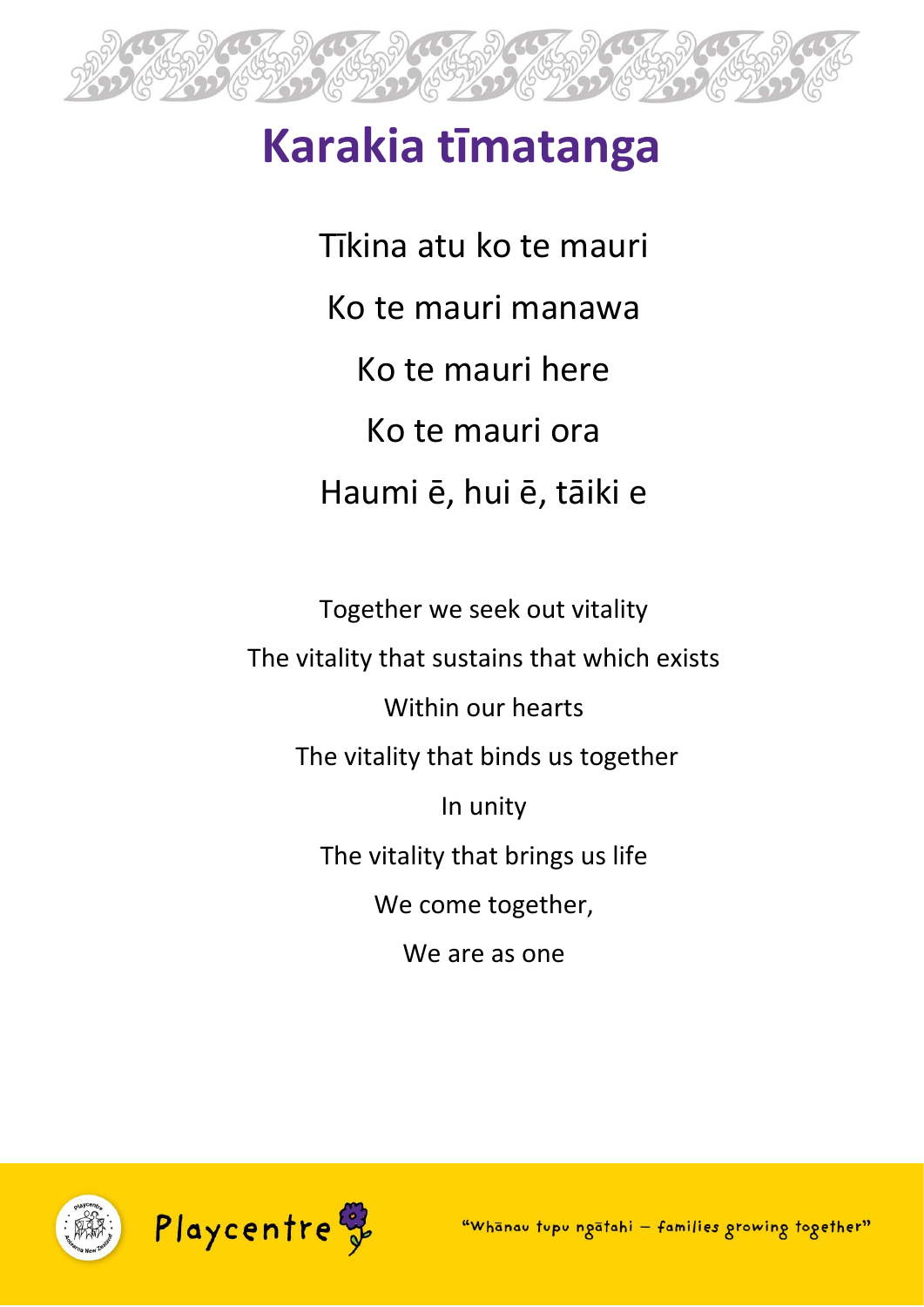

Korihi te manu Tākiri mai i te ata Ka ao, ka ao, ka awatea Tihei mauri ora

The bird sings The morning has dawned The day has broken Behold there is life

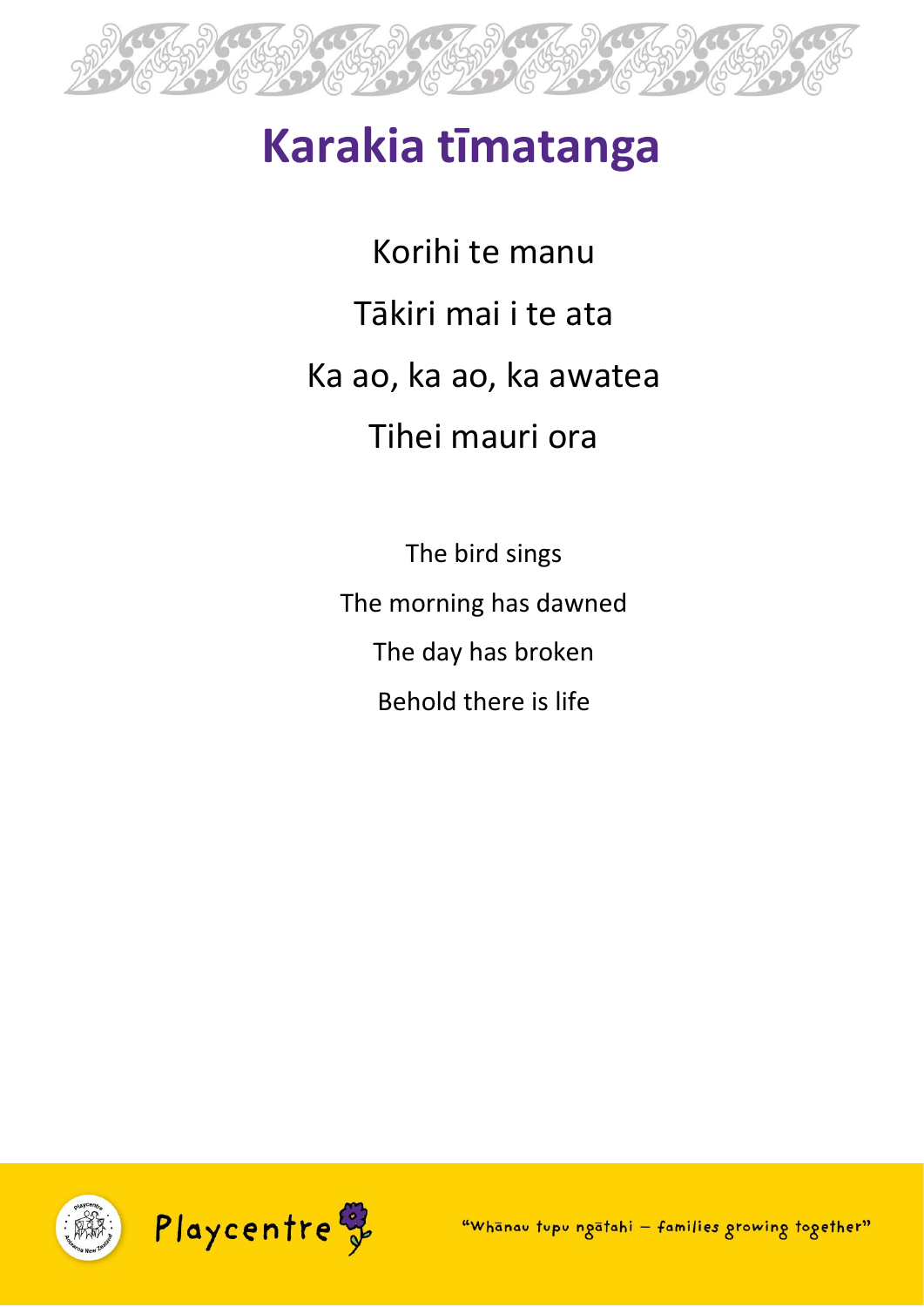

E Rangi, e Papa, E te whānau atua Whakatōhia tō koutou manaakitanga Ki roto i tēnei mahi o mātou

Sky Father, Earth Mother And the family of gods Infuse your blessings Upon this work

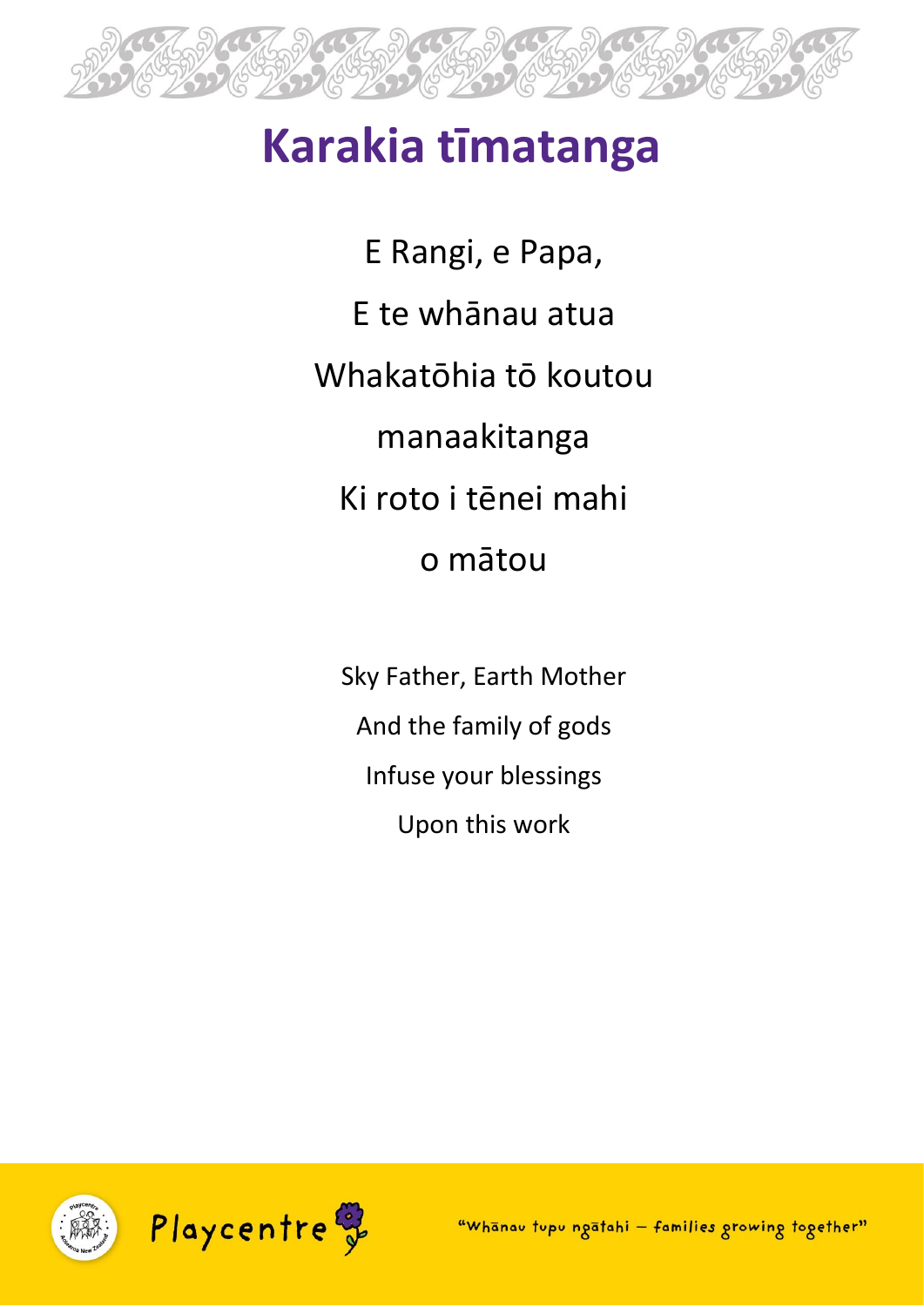

Tuia ki runga Tuia ki raro Tuia ki roto Tuia ki waho Ka rongo te ao Ka rongo te pō Haumi ē, hui ē, tāiki ē

Unite above Unite below Unite without Unite within Listen to the night Listen to the world Now we come together As one



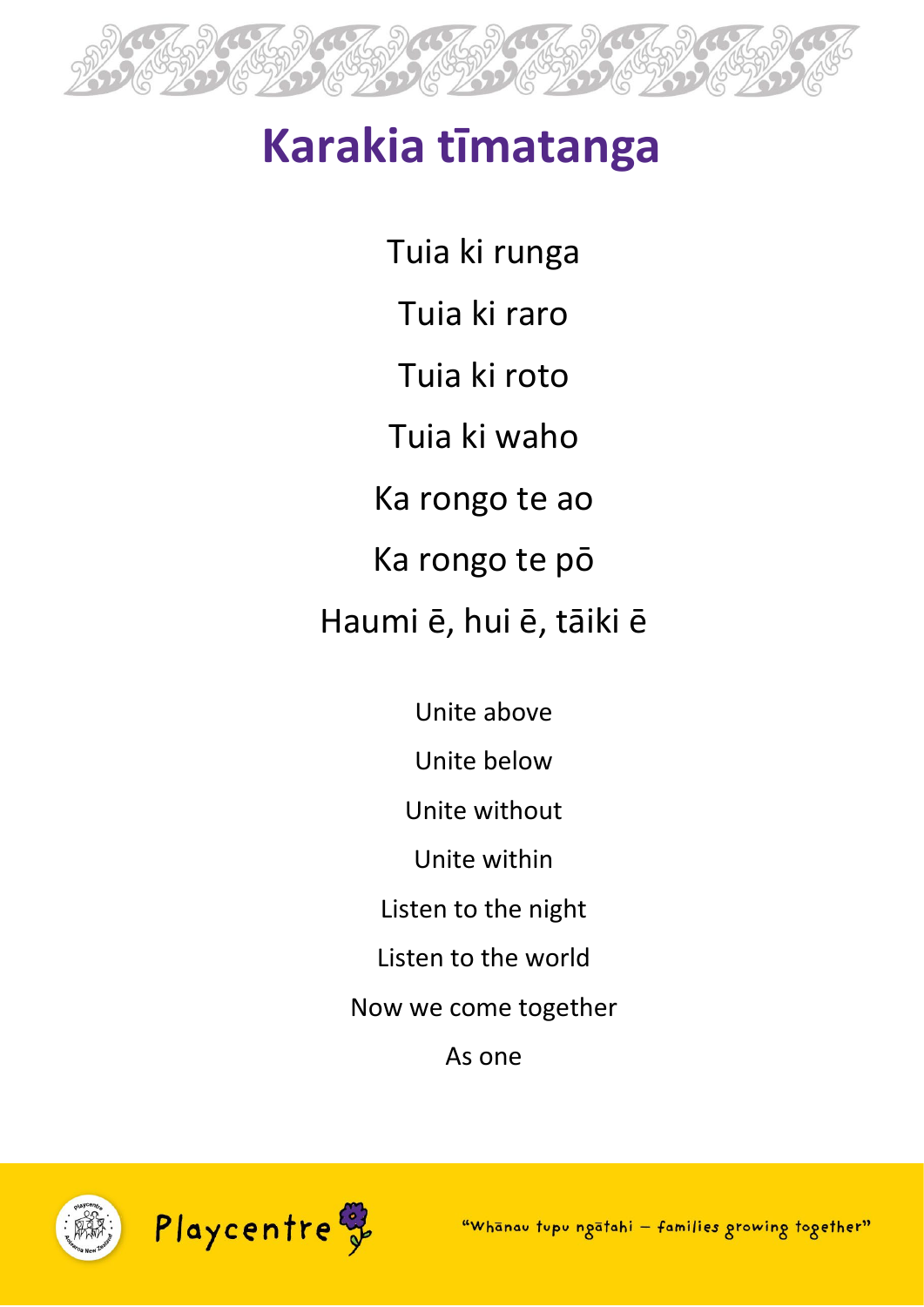

Tūtawa mai i runga Tūtawa mai i raro Tūtawa mai i roto Tūtawa mai i waho Kia tau ai Te mauri tū Te mauri ora

Ki te katoa

Haumi ē, hui ē, tāiki ē

Come forth from above, below, within and from

The environment

Vitality and wellbeing for all

Strengthened in unity

Nā Scotty Morrison



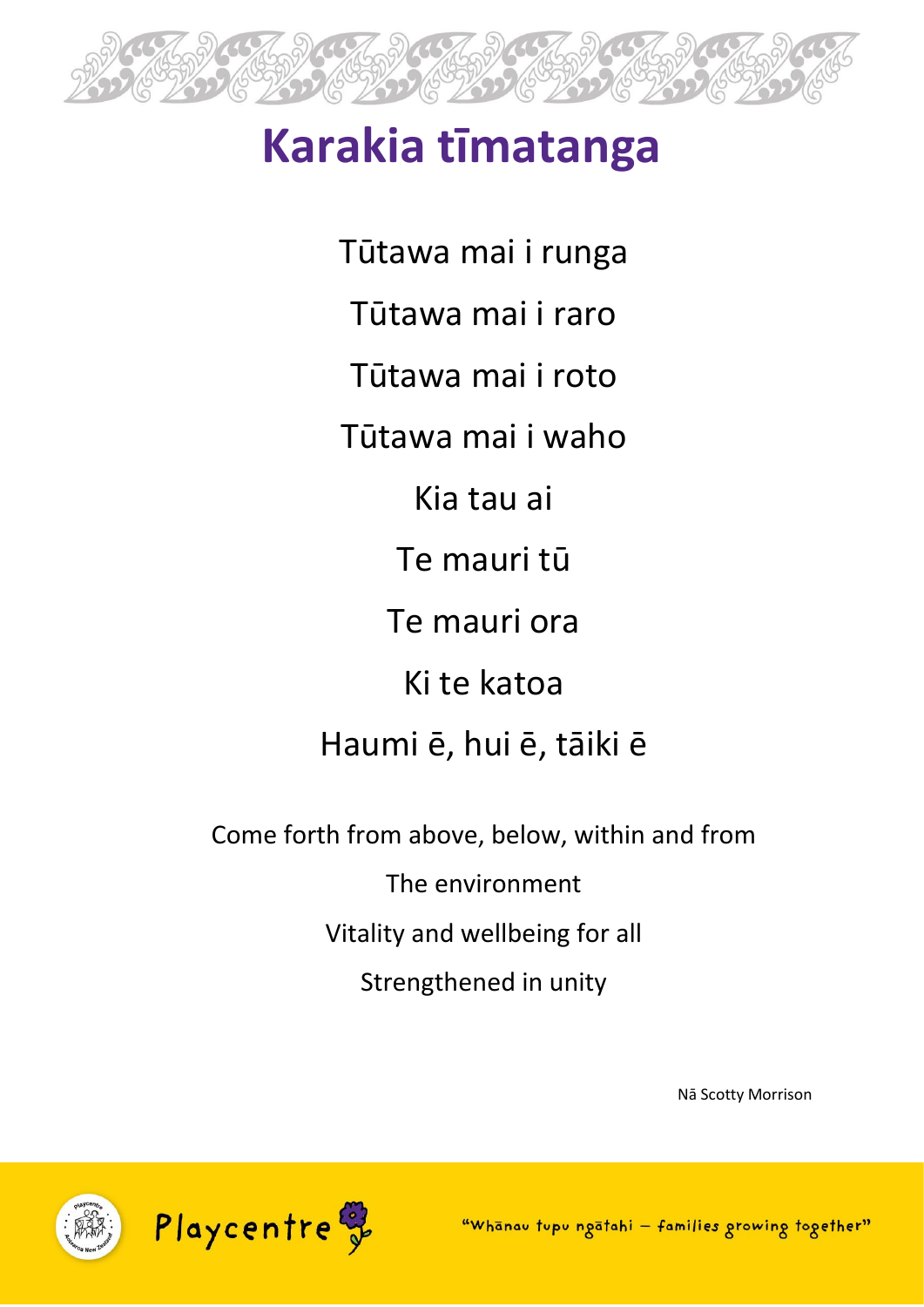

Whakataka te hau ki te uru Whakataka te hau ki te tonga Kia mākinakina ki uta Kia mātaratara ki tai E hī ake ana te ata kura He tio He huka He hau hū Tihei Mauri Ora!

Cease the winds from the west Cease the winds from the south Let the breeze blow over the land Let the breeze blow over the ocean Let the red-tipped dawn come with a sharpened air A touch of frost A promise of a glorious day



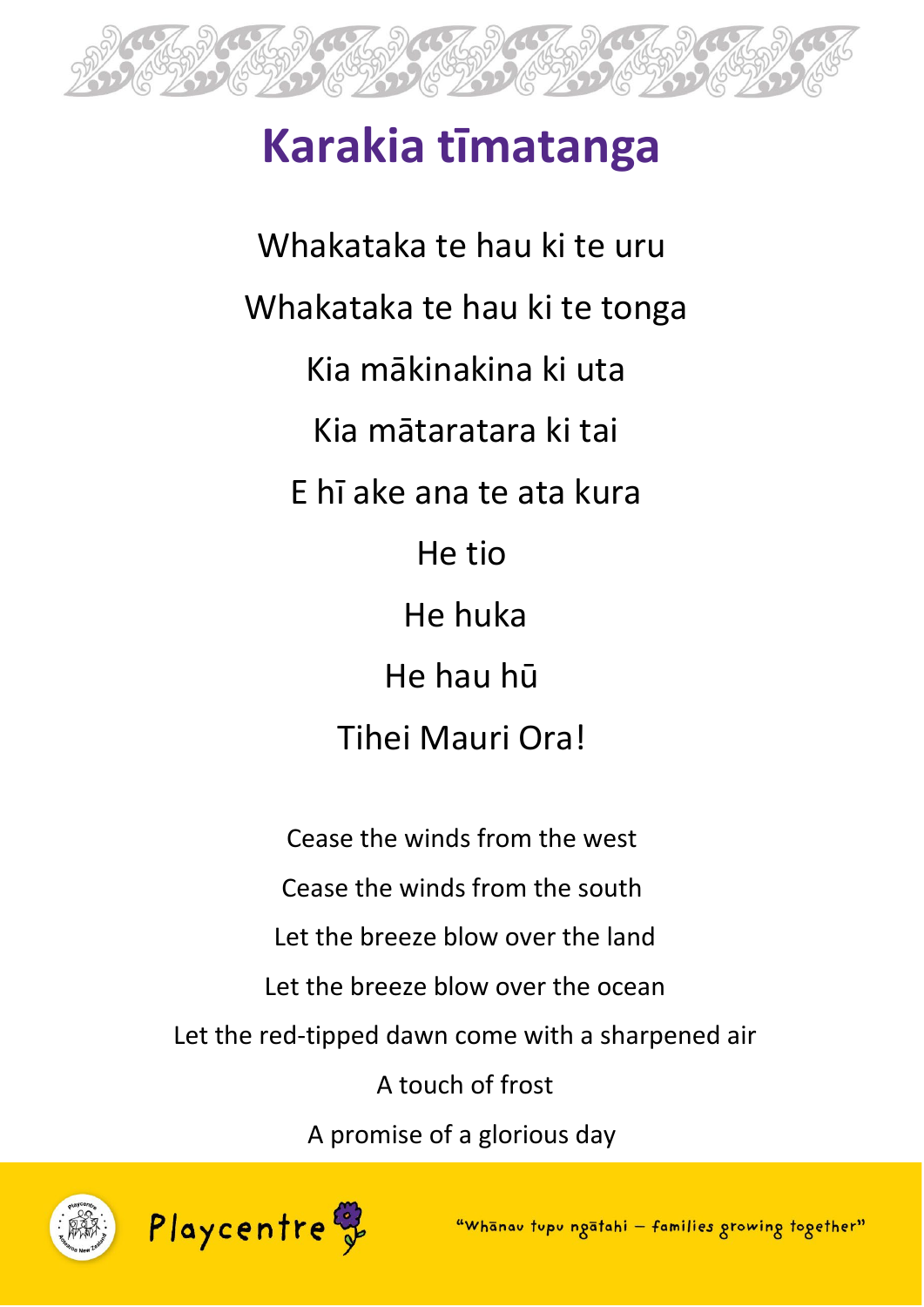

Kia tau te rangimārie o Rangi-nui e tū iho nei o Papatūānuku e takoto nei o te taiao e awhi nei ki runga i a tātou Tihei mauri ora!

May the Peace Of the Sky above Of the Earth below And of the all-embracing Universe Rest upon us all Behold it is life!

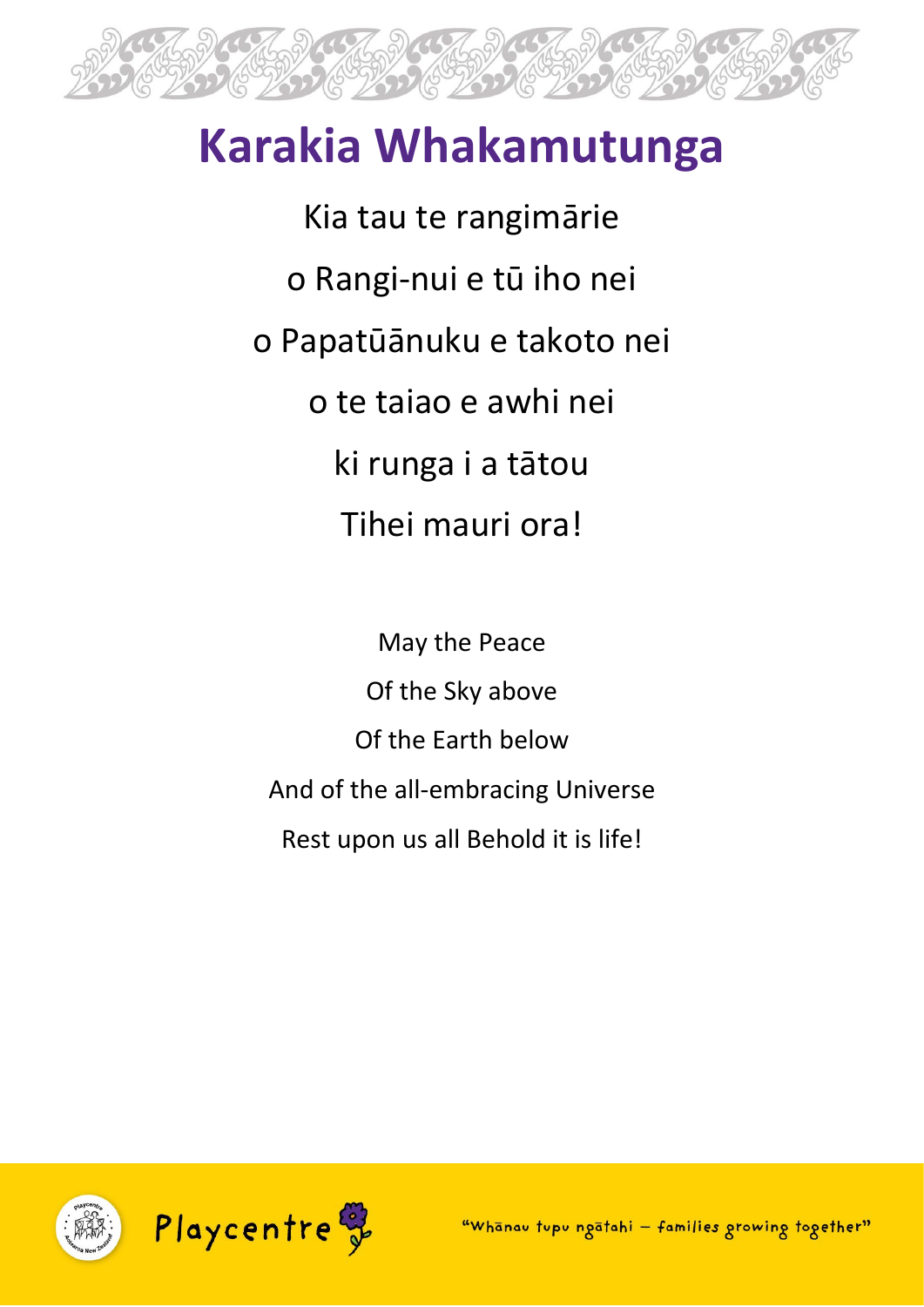

Pou hihiri Pou rarama Pou o te whakaaro Pou o te tāngata Pou o te aroha Te pou e here nei i a tātou Mauri ora ki a tātou Haumi ē, Hui e, Tāiki ē!

May clarity be yours May understanding be yours Through reflection Through personal endeavour Through respect The virtues which bind us as one May we be filled with wellbeing For one another Bind us together!



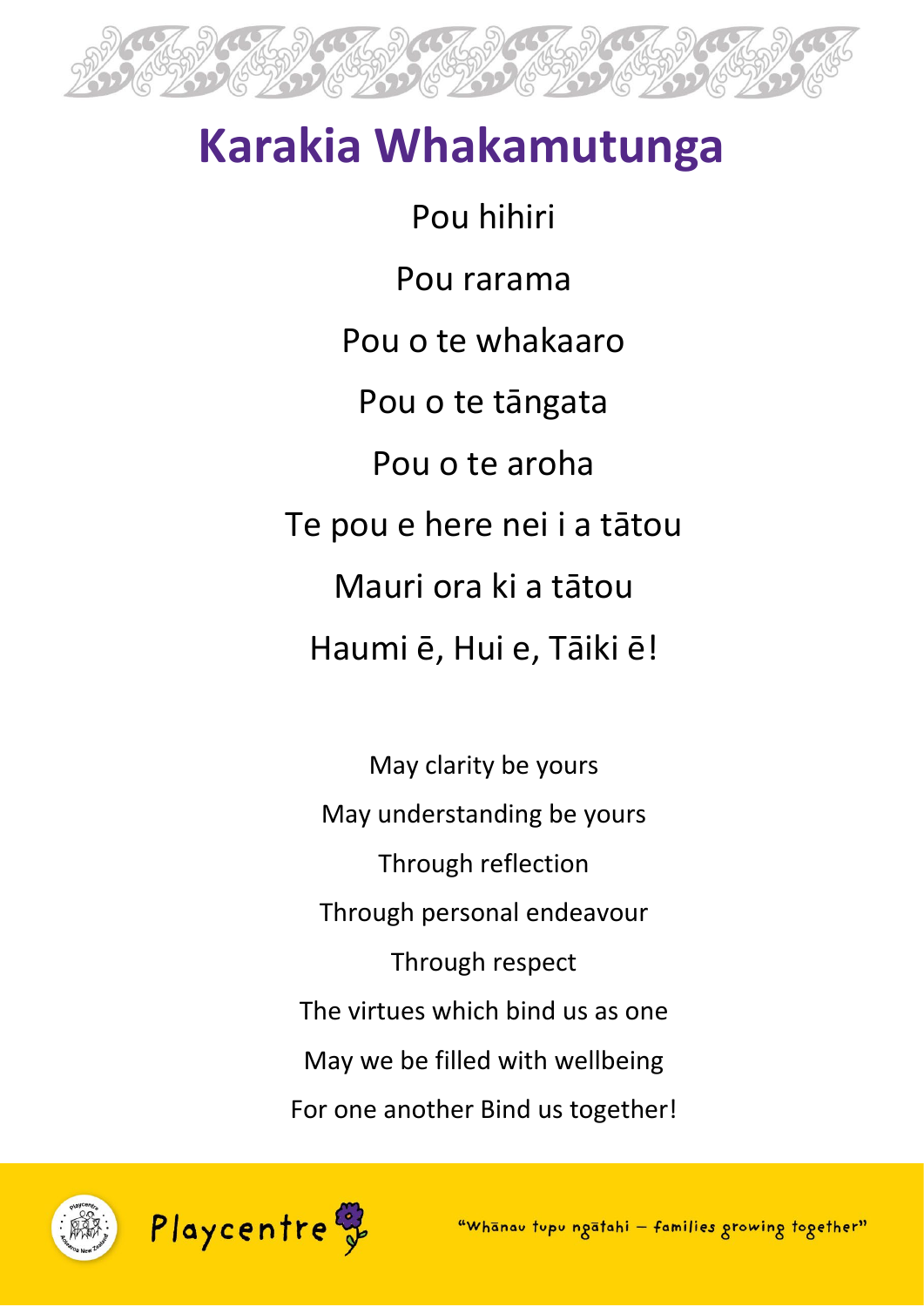

Kua mutu ā mātou mahi Mō tēnei wā Manaakitia mai mātou katoa ō mātou hoa ō mātou whānau Āio ki te Aorangi

> Our work is finished For the moment Blessing upon us all Our friends Our families Peace to the Universe

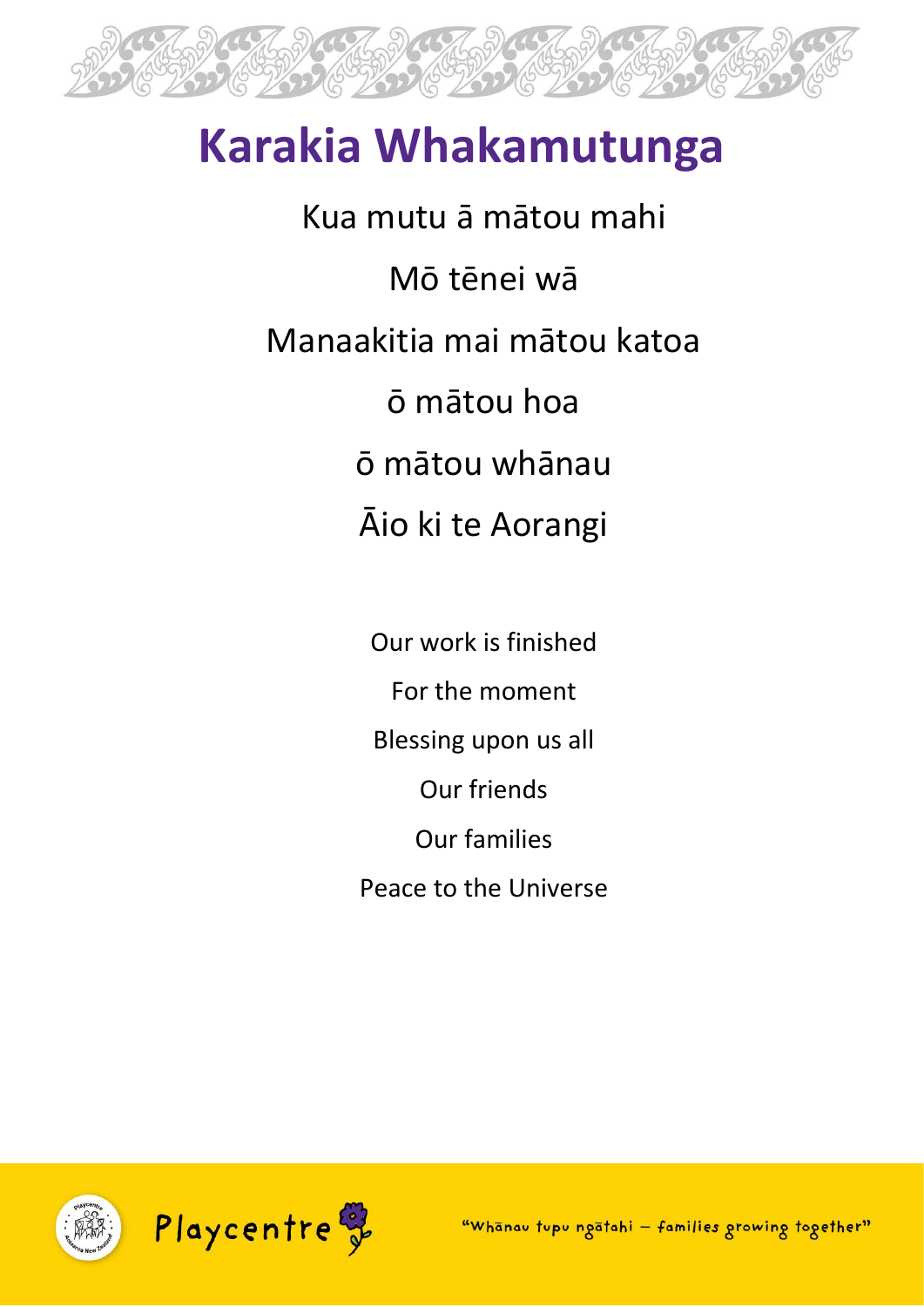

Koia kei runga Koia kei raro Koia kei waho Koia kei roto Ko te mauri ako Ko te mauri ora Kua tau, kua tau, kua tau e

That which exists above That which exists below That which exists externally That which exists internally It is the essence of our learning And teaching It is the essence of our physical existence Let it be at rest for now, let it be, let it be



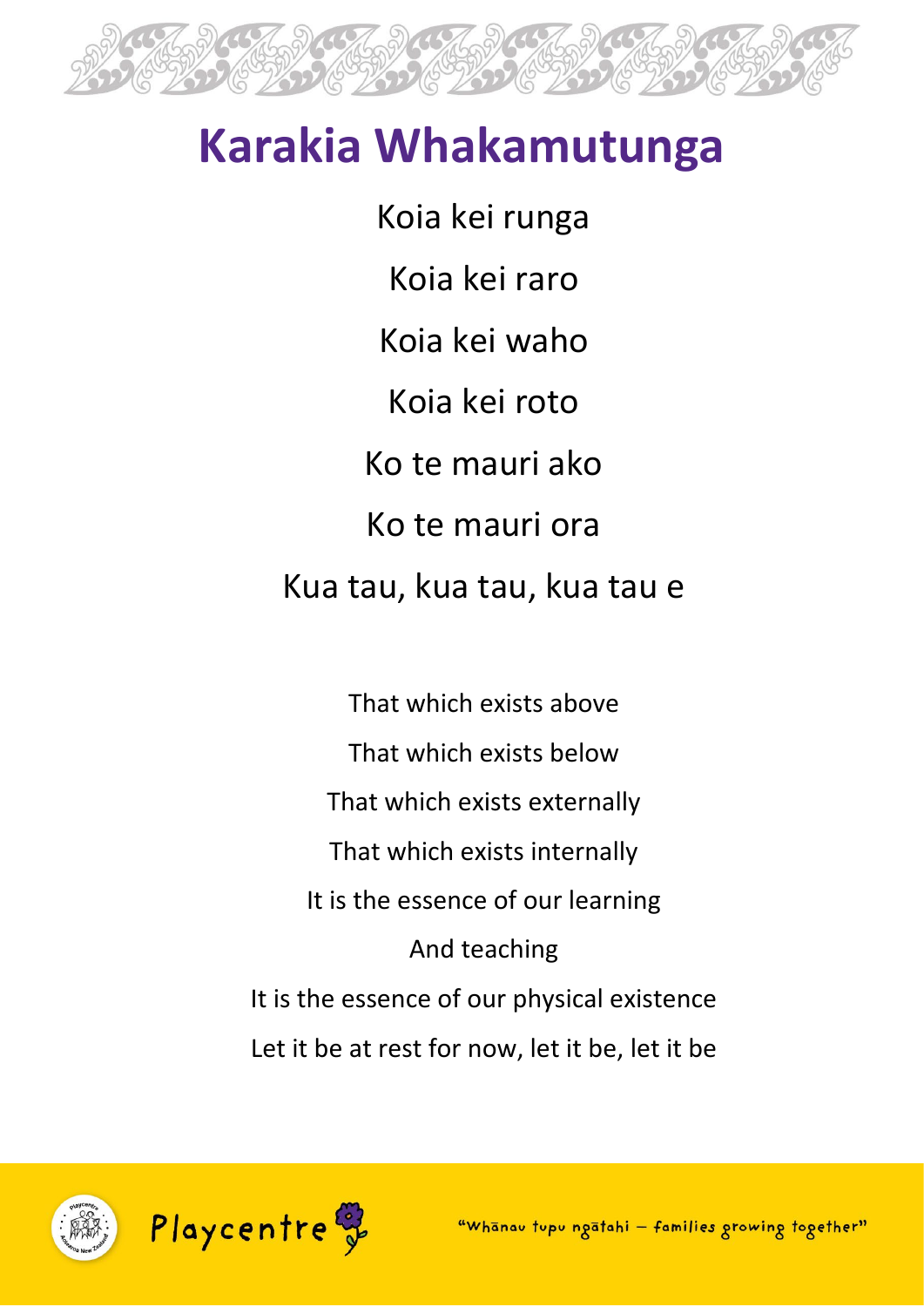

Te whakaeatanga e Te whakaeatanga e Tēnei te kaupapa ka ea Tēnei te wānanga ka ea Te mauri o te kaupapa Ka whakamoea Te mauri o te wānanga Ka whakamoea Koa ki runga, koa ki raro Haumi ē, hui ē, tāiki ē!

It is completed, it is done We have achieved our purpose And completed our forum Let the purpose of our gathering rest for now Let the vitality of our discussions replenish We depart with fulfilled hearts & minds Bonded in our common goal & unity

Nā Stacey Morrison



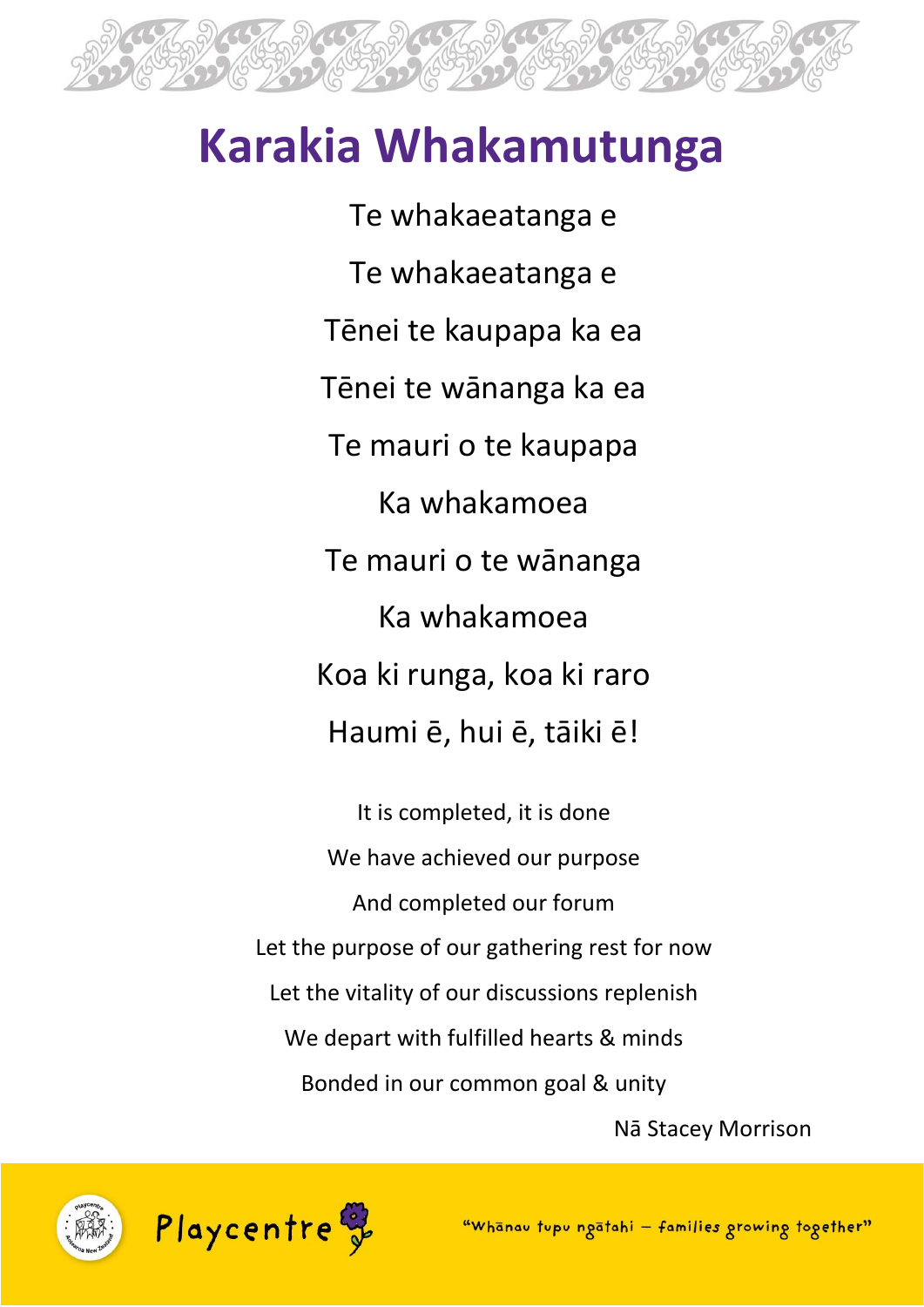

Unuhia, unuhia Unuhia ki te uru tapu nui Kia wātea Kia māmā te ngākau, te tinana, te wairua i te ara tangata Koia rā e Rongo whakairia ake ki runga kia tina, (tina), hui ē, tāiki ē

Draw on, Draw on Draw on the supreme sacredness To clear, to free the heart, the body and the spirit of mankind Rongo, suspended high above us Draw together! Affirm!



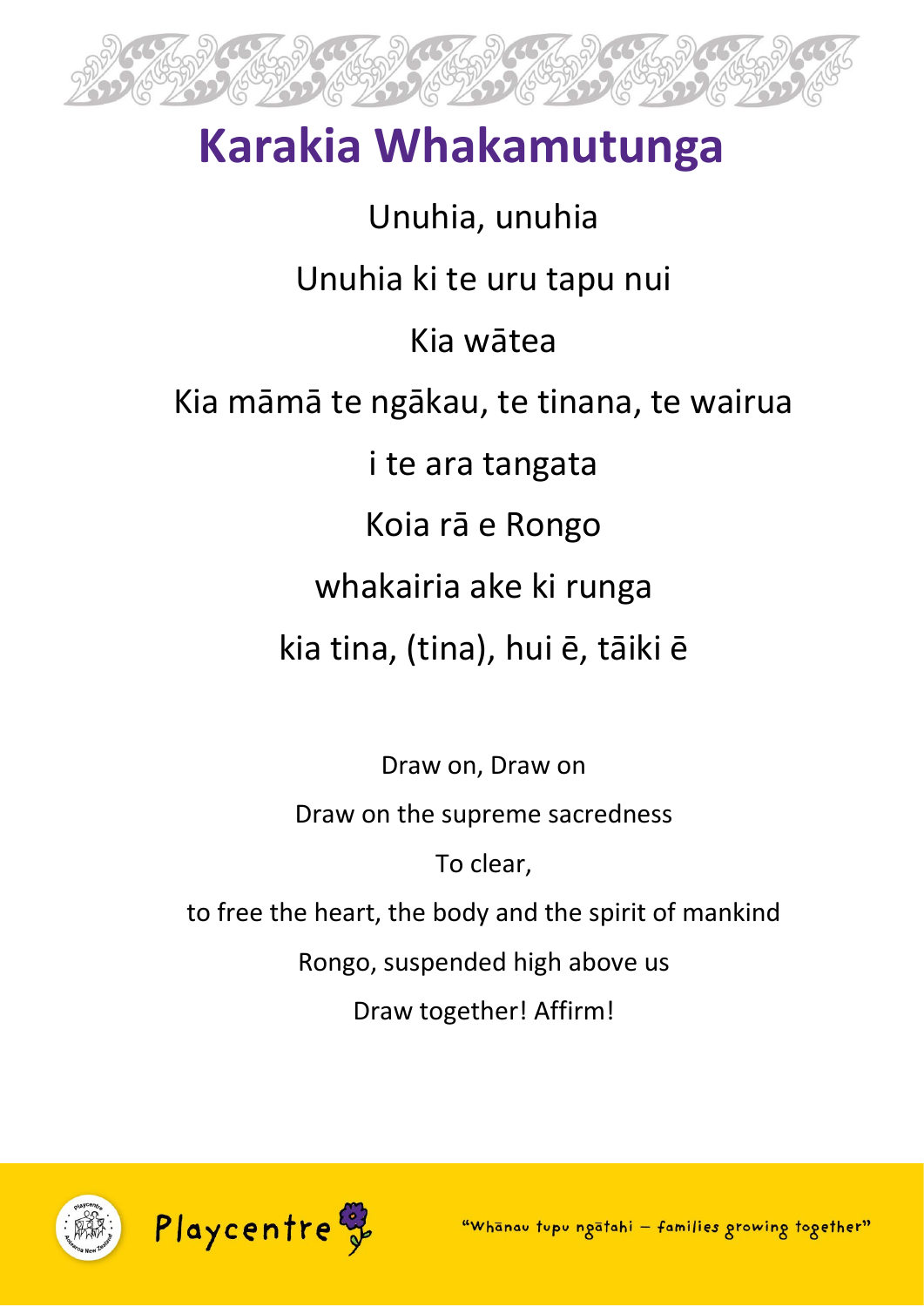

Kia tau te manaakitanga Ki runga i tēna i tēnā o tātou Kia piki te ora Kia piki te māramatanga Kia hoki pai atu, Kia hoki pai mai Tūturu whakamaua Kia tina (tina) Haumi ē! Hui ē! Tāiki ē! Let care and support come down On each of us So that our well-being

And understanding are lifted

Let us return home safely, and come back well

Let this be my commitment to all

Draw together, Affirm!



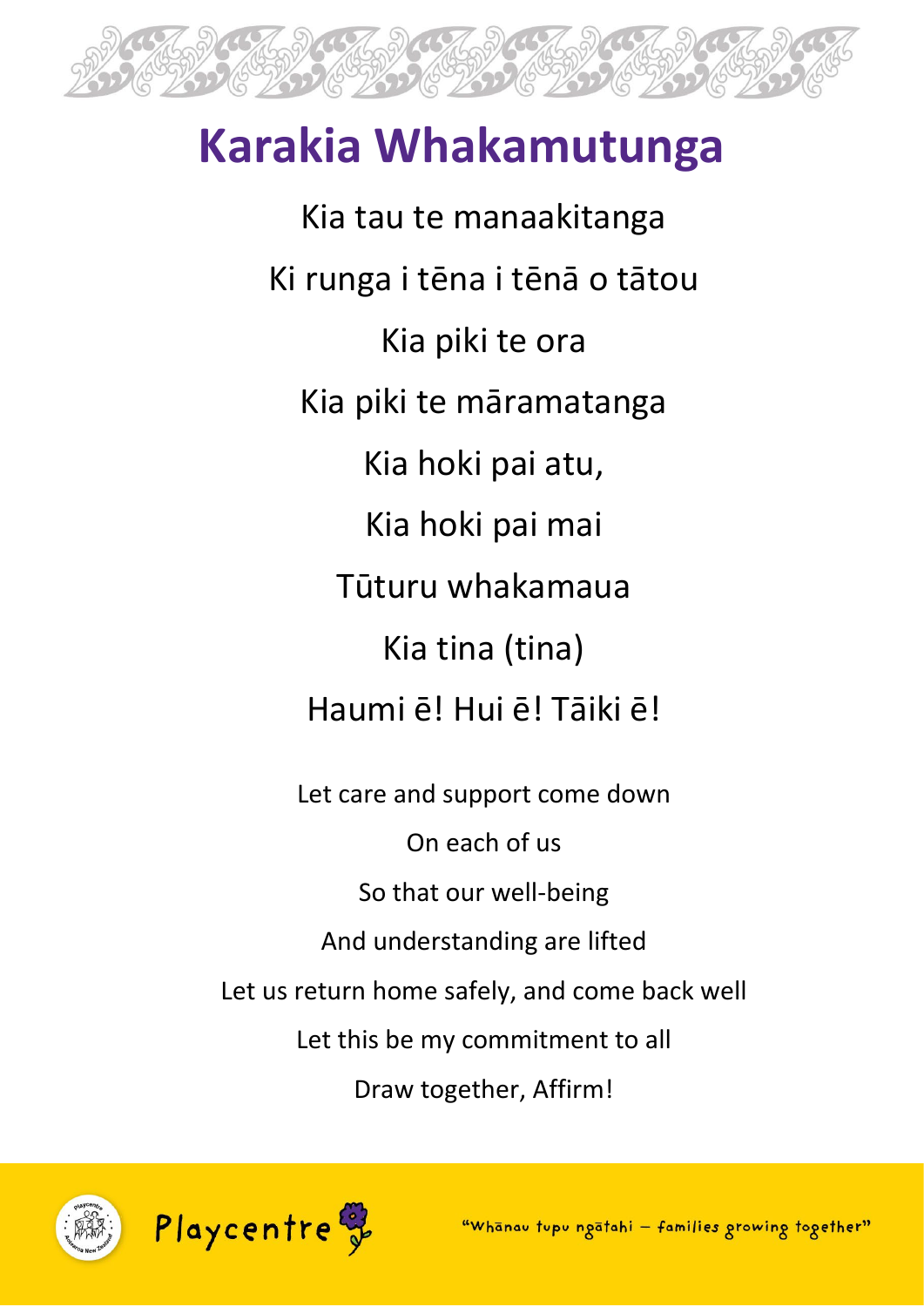

# **Karakia Kai**

Nau mai e ngā hua o te wao o te ngakina, o te wai tai, o te wai māori Nā Tane, nā Rongo Nā Tangaroa, nā Maru Ko Ranginui e tū iho nei Ko Papatūānuku e takoto nei Tūturu whakamaua kia tina, tina Haumi ē, hui ē, tāiki ē!

I welcome the sacred food from the sacred forests From the cultivated gardens, from the wild plants, from the sea and the fresh waters.

I acknowledge Ranginui who is above me and Papatūānuku who lies beneath me.

Let this be my commitment to them all.



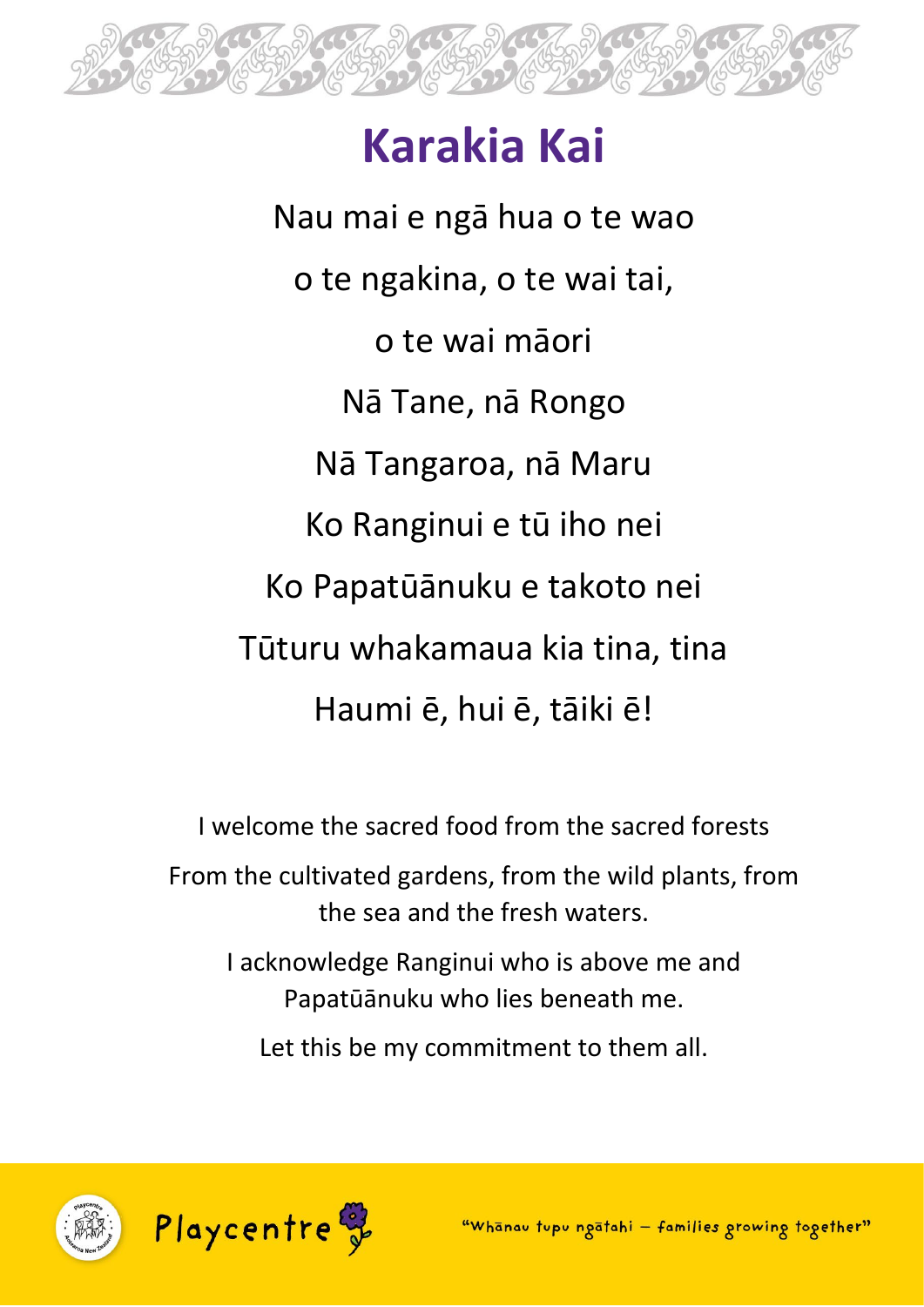

# **Karakia Kai**

Nau mai e ngā hua e hora nei I whakatupua-ā-Nuku I whakatupua-ā-Rangi Tāwhia ki a Rēhua Ki a tama i Te-Ao-Mārama E rongo whakairia ki runga Kia tina! Tina! Hui ē! Tāiki ē!

We welcome the food that is before us Nurtured by Papatūānuku Nurtured by Rangi-nui And presented to humanity Elevated and fixed together By Rongo-mā-Tāne Fixed! United! Affirmed!